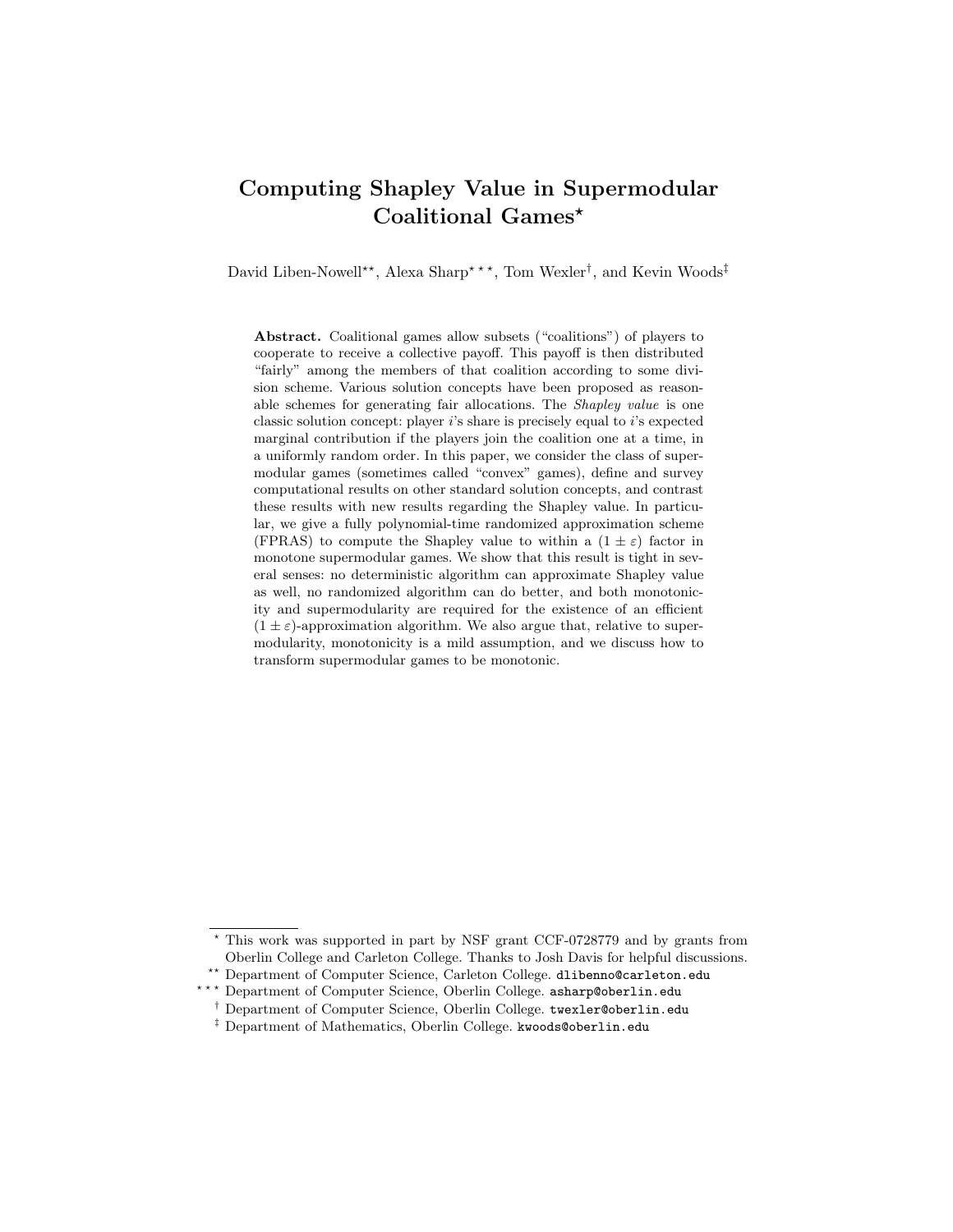#### 1 Introduction

Game theory is broadly defined as the study of self-interested players. These players may be restricted to make independent decisions, leading to competitive games; alternatively, players may be allowed to cooperate in order to achieve their goals, leading to coalitional, or cooperative, games. Both models provide rich computational and theoretical challenges, as demonstrated by a long history of research across the fields of economics, politics, and computer science.

In any game, we are interested in the outcomes that might reasonably be achieved as a result of players' self-interested behavior. For competitive games, the standard solution concept is the Nash equilibrium; for coalitional games, a number of reasonable solution concepts exist, each with its own merits. One class of solution concepts focuses on "fair" divisions of wealth. Assume that all players work together, to form the so-called "grand coalition" of all players. How can the total utility generated by the grand coalition be divided so that each player's portion is proportional to his or her influence or power? The Shapley value [37] is one such "fair allocation" scheme. A second class of solution concept focuses on "stable" divisions of wealth. Suppose again that all players cooperate to form the grand coalition. How can their total utility be divided so that no deviating coalition—a subset of deviating players who benefit in some way—can form? The core and the kernel are two such "stable allocation" schemes that differ in the character of the stability that they provide.

Generally, under these solution concepts for coalitional games, solutions are hard to compute. In some restricted domains, however, it may be possible to find exact or approximate solutions efficiently. In this paper, we consider supermodular games (also known as "convex" games in the economics literature [38]), a class of coalitional games in which incentives for joining a coalition increase as the coalition grows. We first survey some known efficient algorithms to test core membership and compute the kernel in supermodular games. The remainder of the paper is devoted to the efficient computation of Shapley value in supermodular games.

#### 1.1 Related Work: Solution Concepts for Coalitional Games

The Shapley value is an established mechanism for "fair" wealth distribution in coalitional games, just as the core and kernel are established mechanisms for "stable" wealth distribution. Lloyd Shapley first introduced his eventually eponymic solution concept in 1953 [37]. Gillies first introduced the core as a tool to study "stable sets" [17], although Shapley and Shubik were the ones to develop it as a solution concept [39]. Davis and Maschler first introduced the kernel in [8]. These solution concepts have all been studied extensively, and they are described and surveyed in, e.g., [2, 4, 9, 10, 16, 26].

Finding the allocations described by these solution concepts is in general computationally intractable. Hence, much of the research in this area focuses on a variety of restricted domains in which one can hope to find either a reasonably efficient or reasonably approximate solution.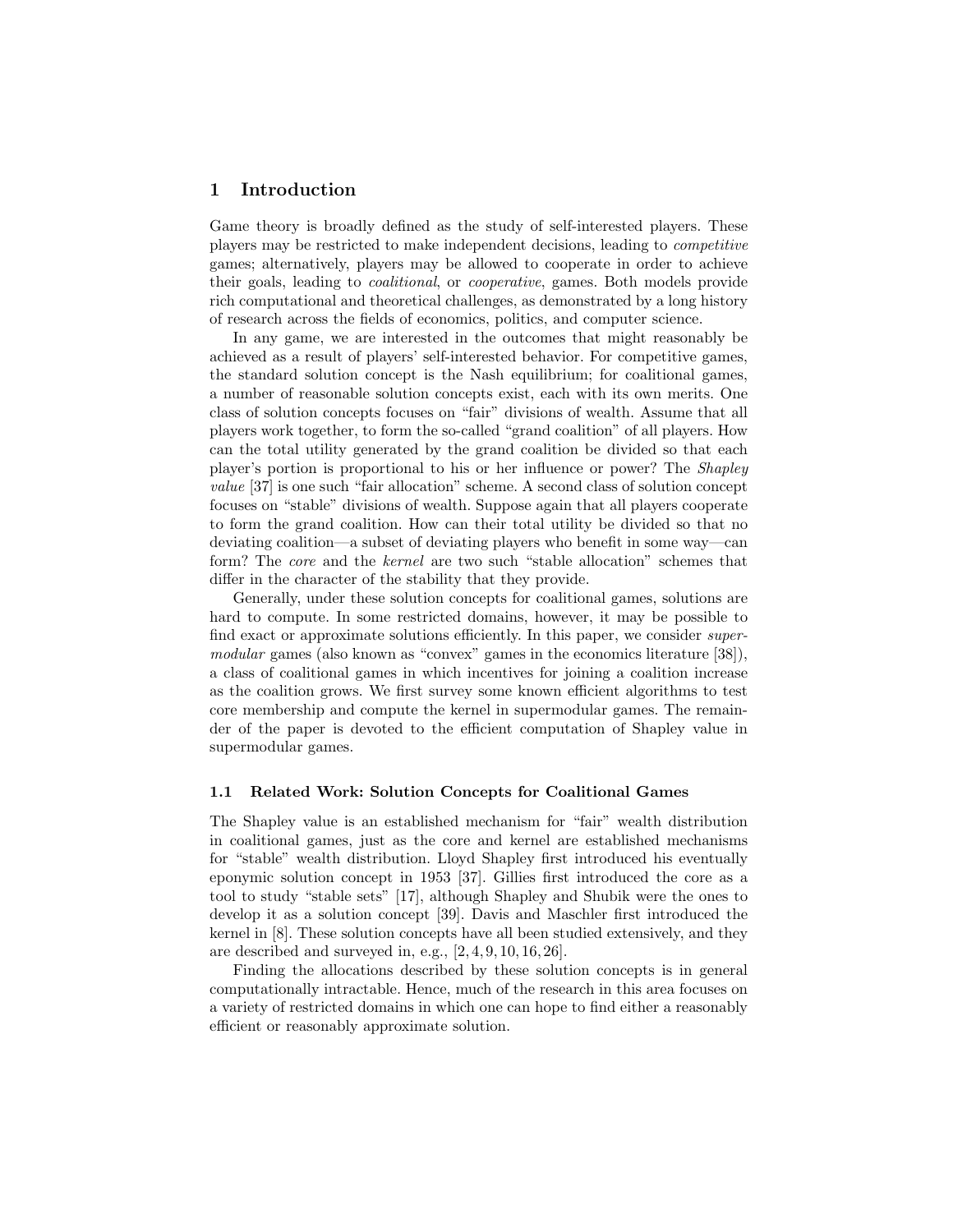One such domain is "weighted majority" games, in which a coalition receives a payoff of 1 if its members constitute a majority of all players' weights, and 0 otherwise. Mann–Shapley [27] motivate this class of coalitional games and propose a Monte Carlo sampling algorithm to approximate the Shapley value. They apply their algorithm to the U.S. electoral college data, but they do not provide formal analysis. Deng–Papadimitriou [11] and Matsui–Matsui [31] show that it is NP-hard to determine whether a given player has nonzero Shapley value, and #P-hard to calculate it exactly. Matsui–Matsui [30] make the exact computation with a pseudo-polynomial dynamic programming algorithm, and find that Mann–Shapley's algorithm has error that goes to zero like  $1/\sqrt{\text{\#samples}}$ . Testing membership in the core for weighted voting games is coNP-complete [11]; Elkind et al. [12, 13] give a pseudo-polynomial algorithm to test core membership. In contrast, testing membership in the kernel can be done in polynomial time [2].

Another domain to receive attention is that of simple coalitional games, a generalization of weighted majority games in which every coalition has a payoff of 0 or 1. Bachrach et al. [3] apply the Mann–Shapley algorithm in this more general setting, and give an oracle-based sampling algorithm to approximate Shapley value in polynomial time, also with  $1/\sqrt{\text{\#samples}}$  error. They also show that no approximation algorithm can do much better by giving lower bounds for both deterministic and randomized algorithms for these calculations.

A third domain with interesting results is that of submodular games [35, 36], in which incentives for joining a coalition decrease as the coalition grows. These games have an empty core, and one can instead examine the least core. Schulz and Uhan show that the least-core value is inapproximable to within a factor of 17/16 if P  $\neq$  NP [36], though there is a  $(3 + \varepsilon)$ -approximation [35]. They further show that for *scheduling* games, a special class of submodular games, the least-core value can be well-approximated [35].

#### 1.2 Related Work: Supermodular Games

Supermodular coalitional games are another restricted class of coalitional games, and the class upon which we focus in this paper. These games, first introduced by Shapley [38], who called them convex games, capture the intuitive notion that incentives for joining a coalition increase as the coalition grows. In addition to many natural applications that result in supermodular coalitional games, these games also have pleasing theoretical properties: the core is nonempty [38], the Shapley value is in the core and is the center of mass of the core's vertices [38], the kernel is a single point corresponding to the nucleolus [29], and the stable set and bargaining set for the grand coalition coincide with the core [28]. Many specific and natural examples of supermodular games are studied in the literature; a sampling of these games are described in the remainder of this section.

The multicast tree game  $[1, 15, 19, 22]$  is used to model distribution networks such as waterways and telecommunication networks. Players receive a payoff for being connected to the source but must cover the cost of building the underlying (and fixed) tree. As more players join the network, the cost to a previously connected player cannot increase, and thus the game is supermodular.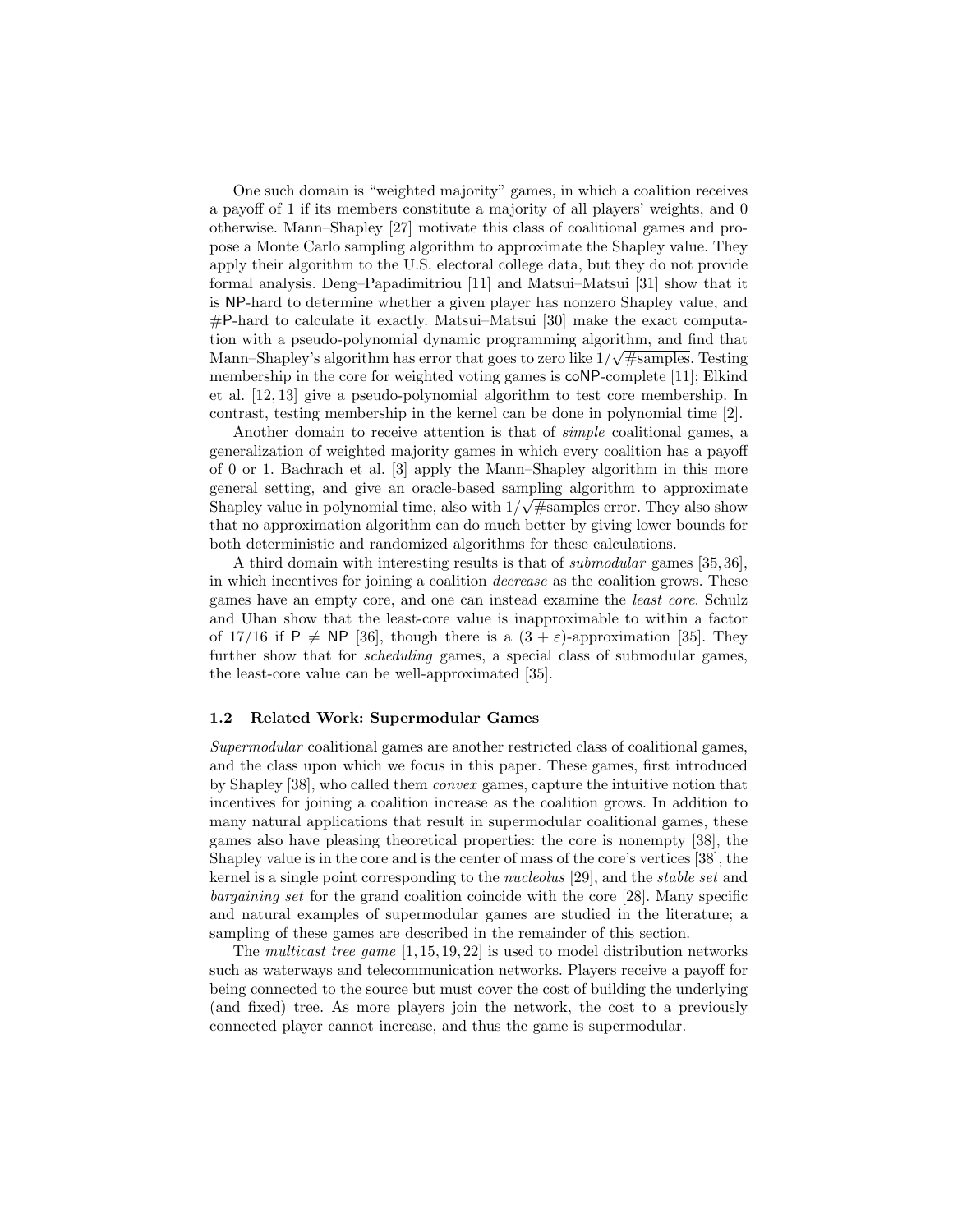The edge synergy game [11] takes place on an undirected graph, with the nodes as players. Each edge of a graph has an associated nonnegative benefit, and the value of a coalition is the sum of the benefits in its induced subgraph. This game possesses increasing returns of scale, as a player who joins a coalition adds value for each neighbor already in that coalition.

The *bankruptcy game*, first studied by O'Neill [33], is another natural supermodular game. In this setting, there is an estate to which each player has some claim, but not all claims can be satisfied. The value of a coalition  $S$  is what remains of the estate after satisfying the claims of the players not in S. Curiel et al. [7] show that bankruptcy games are supermodular.

These examples are meant to sample just some of the supermodular games in the literature; other specific examples have been recently studied algorithmically by, e.g., Jain–Vazirani [22] and Ieong–Shoham [20].

#### 1.3 Our Results

In many of the specific games described in Section 1.2, computing the exact Shapley value is fairly easy; however, to the best of our knowledge, efficient computation of Shapley value for general supermodular games has not been addressed. (The core and kernel, however, are known to be computable in polynomial time  $[14, 18, 25, 41]$ , as discussed in Section 3.) NOTE:

Our main result (Theorem 4) resolves the open question regarding the computation of Shapley value in supermodular games: we give an efficient randomized algorithm to approximate arbitrarily well the Shapley value of any monotone supermodular coalitional game. Specifically, we show that the Mann–Shapley Monte Carlo sampling algorithm [27] is a fully polynomial-time randomized approximation scheme (FPRAS) for the Shapley value of a monotone supermodular game, assuming access to an oracle that returns the value of any given coalition. Furthermore, we show that this result is tight in the following senses: no fully polynomial deterministic algorithm can approximate Shapley value as well; no randomized algorithm can do better; and *both* monotonicity and supermodularity are required to approximate Shapley value within any multiplicative factor. Note that our definition of polynomial running time is slightly atypical, as we do not have the entire game as input, but rather only have oracle access to it. Also note that our negative results hold regardless of whether  $P \neq NP$ .

The remainder of this paper is structured as follows. Section 2 formally defines coalitional games and relevant solution concepts. Section 3 surveys efficient algorithms to test core membership and compute the kernel in supermodular games. We then turn to Shapley value: Section 4 presents and analyzes the FPRAS for Shapley value in monotone supermodular games, and Section 5 shows that this FPRAS is essentially the best result that one can hope to achieve.

Finally, Section 6 gives some reason to believe that the additional assumption of monotonicity in a supermodular game is reasonably natural. Specifically, we examine two ways to convert any supermodular game  $v$  into a monotone supermodular game. The zero-normalization transform,  $v_Z$ , translates the utility function so that  $v_Z({i}) = 0$  for each player *i*. This shift does not change

There was a bug in our proof of Theorem 4, which has (to the best of our knowledge) been resolved in subsequent work by Sasan Maleki. Please see p. 7.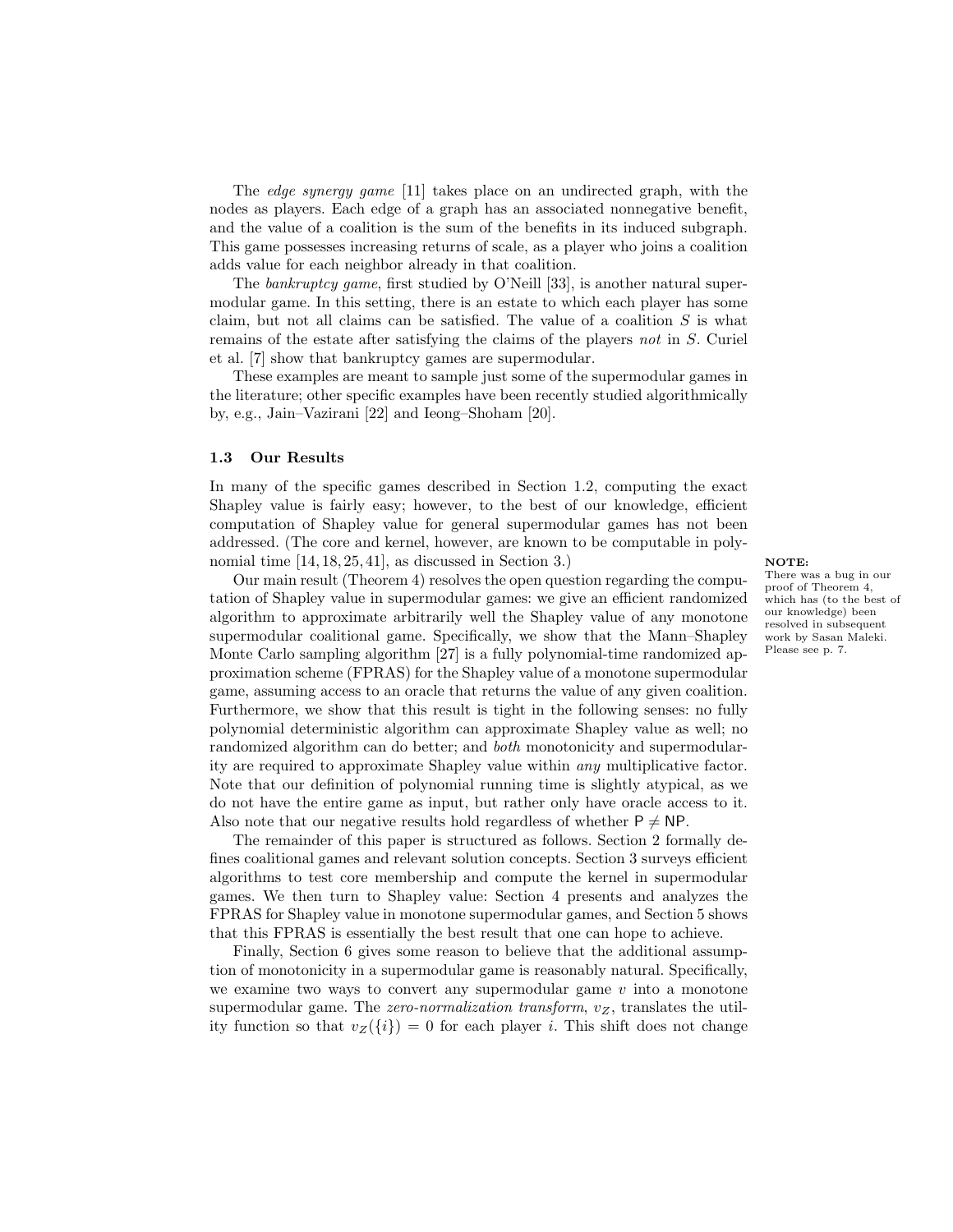the strategies of the players, and, hence for any supermodular  $v$  we can approximate player i's gain over  $v({i})$  under the Shapley allocation. The *opt-out* transform,  $v_O$ , allows any players who contribute negative value to a coalition not to participate, thereby receiving zero utility. While  $v<sub>O</sub>$  is a more substantive transform of  $v$ , in many settings it is a natural operation. For both transforms, we prove that if the original game is supermodular, then the transformed game is both supermodular and monotone, and furthermore we can compute the value of any coalition efficiently. Thus our results from Sections 4 and 5 apply to both  $v<sub>O</sub>$ and  $v_Z$ .

# 2 Model and Definitions

A coalitional game  $v$  is defined by a set  $N$  of  $n$  players, and a function  $v$ :  $\mathscr{P}(N) \to \mathbb{R}$ , where  $v(S)$  denotes the value generated by a coalition  $S \subseteq N$ . Without loss of generality, we assume throughout that  $v(\emptyset) = 0$ . We further assume that a game is represented by an oracle that, given  $S \subseteq N$ , returns  $v(S)$ .

A game is monotone if, for all  $S \subseteq T \subseteq N$ , we have  $v(S) \le v(T)$ .

A game is supermodular if  $v(S \cup T) + v(S \cap T) \ge v(S) + v(T)$  for any two sets  $S, T \subseteq N$ . Equivalently, a game is supermodular if  $v(S \cup \{i\}) - v(S) \le$  $v(T \cup \{i\}) - v(T)$  whenever  $S \subseteq T$  and  $i \notin T$ ; that is, the marginal value that a player  $i$  adds to a coalition  $S$  is no greater than the marginal value  $i$  adds to a coalition  $T \supset S$ .

A weaker notion than supermodularity is superadditivity: a game is superadditive if for all *disjoint* sets  $S, T \subseteq N$ , we have  $v(S \cup T) \ge v(S) + v(T)$ . In a superadditive game, cooperation is always beneficial, and the "grand coalition" of all players will form. We will assume, at minimum, that a game is superadditive. The question, then, is how the players will divvy up  $v(N)$ , the value of the grand coalition. An allocation  $x = \langle x_1, \ldots, x_n \rangle$  should certainly be (economically) efficient (no money is left on the table) and *individually rational* (no player makes less than he could make by acting alone): formally, we require  $\sum_i x_i = v(N)$  and  $x_i \ge v({i})$  for all *i*. Solution concepts for coalitional games further refine these requirements.

Some solution concepts are based on the notion that the allocation for player i should be proportional to i's "power" in the game—that is, how much value i creates. The Shapley value [37] is one such solution concept:

**Definition 1.** The Shapley value is the allocation where

$$
x_i = \sum_{S \subseteq N \setminus \{i\}} \frac{|S|! \, (n-|S|-1)!}{n!} \, \big[ v(S \cup \{i\}) - v(S)) \big].
$$

Given a permutation  $\pi$  ordering the arrival of the players, the marginal contribution of  $\pi_j$  is  $v(\{\pi_1,\ldots,\pi_j\})-v(\{\pi_1,\ldots,\pi_{j-1}\})$ ; the Shapley value for player i is the average, over all permutations, of the marginal contribution of  $i$  to the set of players who arrive before i.

Another type of solution concept for coalitional games is based on the notion that the allocation for player  $i$  should be such that  $i$  has no incentive to deviate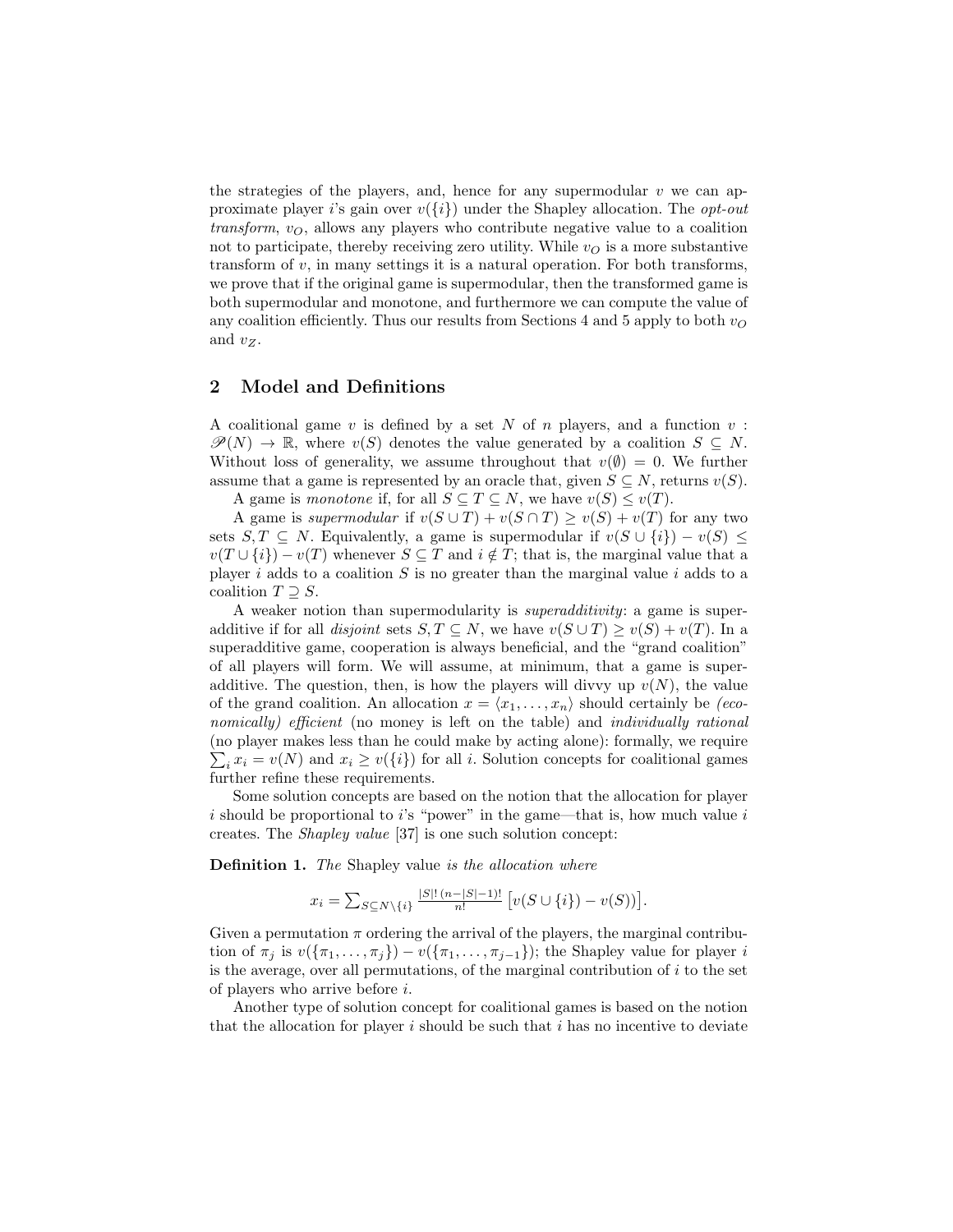(by leaving the grand coalition with some subset of other players). The following solution concepts attempt to capture the "stability value" of each player:

**Definition 2.** The core is the set of allocations x such that  $v(S) \le \sum_{i \in S} x_i$  for every  $S \subseteq N$ : no coalition is allocated less than the value it generates on its own.

**Definition 3.** The best threat of player i against player j is  $bt_{i,j} = \max_{S: i \in S, j \notin S} \{v(S) \sum_{k \in S} x_k$ }. The kernel is the set of allocations x such that, for any two players i and j, either  $bt_{i,j} \ge bt_{j,i}$  or  $x_i = v({i})$ . (See Section 3 for some intuition.)

For supermodular games, the core is nonempty, and coincides with the stable set [38] and the bargaining set [29]. Furthermore, the kernel in a supermodular game is in fact a single point in the core, and the kernel coincides with the prekernel and nucleolus [29].

## 3 Testing Core Membership and Computing the Kernel

The results in this section are not new, but for completeness (and for contrast with the results of Sections 4 and 5), we briefly describe algorithmic results on the core and the kernel in supermodular games.

The core. Consider an allocation  $x$ , and suppose that we wish to determine whether  $x$  is in the core of the game. How might we do this? Define the function  $\tau_x(S) := v(S) - \sum_{i \in S} x_i$ . By definition, the allocation x is in the core of the game if and only if  $v(S) \leq \sum_{i \in S} x_i$  for every  $S \subseteq N$ —in other words, if and only if  $\max_{S \subseteq N} \tau_x(S) \leq 0$ . Thus, to test whether x is in the core, it suffices to compute the maximum value of  $\tau_x$  over all subsets of N.

It is easy to verify that if  $v(S)$  is supermodular, then so too is  $\tau_x(S)$ . We can therefore use the efficient combinatorial algorithms for supermodular function maximization (equivalently, submodular function minimization) of Schrijver or Iwata–Fleischer–Fujishige  $[21, 34]$  to decide whether an allocation x is in the core of a supermodular game in polynomial time. (This result is not new—see [18, 41]—but it is pleasing that this computation can be done combinatorially.)

The kernel. Consider a pair of players i and j, and a set S with  $i \in S$ ,  $j \notin S$ . One can think of  $S$  as a "threat" that  $i$  can make against  $j$ : player  $i$  could choose to abandon the grand coalition, and play with just S instead, generating  $v(S)$ value for the deviating coalition S. To convince a player  $k \in S$ —who used to be getting  $x_k$  according to the allocation x from the grand coalition—to join this new coalition, player i would need to continue to pay him  $x_k$ . This threat's value to player *i* is exactly  $\tau_x(S) = v(S) - \sum_{k \in S} x_k$ —the generated value less the costs to pay the members of  $S$  their x-values. This value is the gain (or loss, if this quantity is negative) that  $i$  would experience when going with coalition  $S$ instead of sticking with her original allocation value  $x_i$ .

The best threat that i can make against j is  $bt_{i,j} = \max_{S:i \in S, j \notin S} \tau_x(S)$ . We say that i is susceptible to threats if  $x_i > v(\{i\})$  (otherwise, i can easily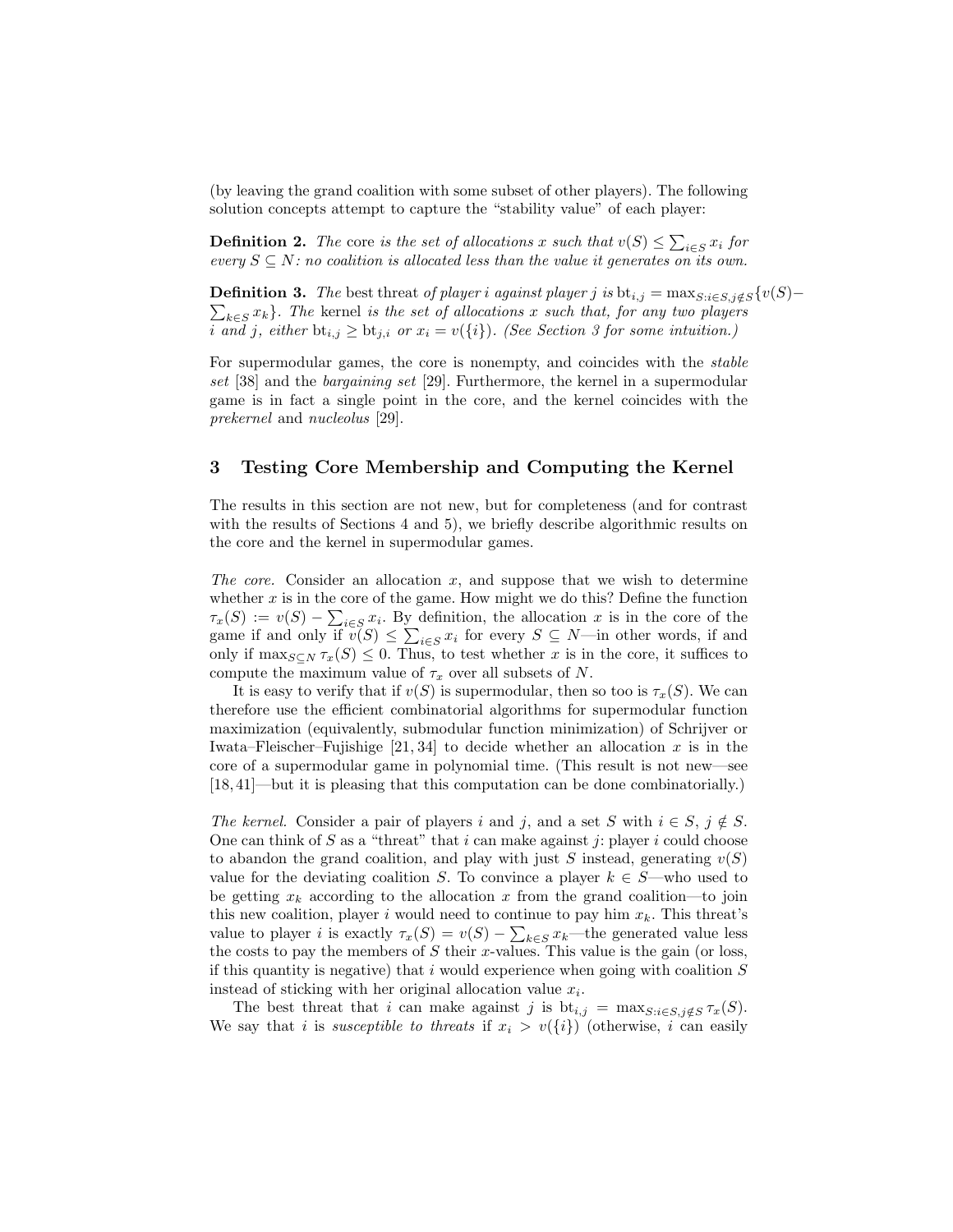make  $v({i})$  by "going it alone"). For an allocation x to be in the kernel, all threats must be in equilibrium: if  $i$  is susceptible to threats, then no player can "out-threaten" him. Formally, the allocation  $x$  is in the kernel if the following condition holds: for any two players i and j, if  $x_i > v(\{i\})$ , then  $bt_{i,j} \ge bt_{j,i}$ .

We can use the above observations to describe an efficient ellipsoid-based algorithm to compute the kernel (a single point in supermodular games), based on the results of Faigle, Kern, and Kuipers [14]. (The original polynomial-time algorithm is due to Kuipers [25].) Intuitively, given an allocation x that is not in the kernel, we can find two players i and j such that  $x_i > v(\lbrace i \rbrace)$  and such that  $j$ 's best threat exceeds that of  $i$ ; just as in the case of the core, we can find i's best threat against j by maximizing the supermodular function  $\tau_x$  efficiently. This capability is enough to compute a separating hyperplane that allows us to narrow in on the kernel, using the ellipsoid algorithm.

## 4 Algorithms to Approximate the Shapley Value

One intuitive explanation of why the kernel of a supermodular game is efficiently computable is that the kernel is fundamentally a robust solution concept. If we take a supermodular game and make an  $\varepsilon$  change to a single coalition's value, this change would be unlikely to affect the kernel, in that the kernel would change only if that altered coalition were a best threat for some player against another. (And there are only  $\Theta(n^2)$  best threat coalitions among all  $2^n$  possible subsets.) In contrast, the Shapley value is less robust: a small change in the value of any single coalition necessarily alters the Shapley value of every player. This difference in robustness suggests that exact computation of the Shapley value may be more difficult, and that we may not be able to hope for more than an approximation to the Shapley value.

We will say that a vector  $\bar{s}$  is a (multiplicative)  $\varepsilon$ -approximation to the vector s if  $|\overline{s}_i - s_i| \leq \varepsilon s_i$  for all indices i. In this section, we show that there is an oracle-based fully polynomial-time randomized approximation scheme (FPRAS) for the Shapley value, as long as the game is both supermodular and monotone. That is, we give a poly $(n, 1/\varepsilon)$ -time randomized algorithm to  $\varepsilon$ -approximate the Shapley value in monotone supermodular games with high probability. In Section 5, we show that this result is essentially the best possible. Our approach is based on sampling: we compute the marginal value of each player in a random permutation, and average over many permutations. (This type of sampling is also used by Mann–Shapley [27] and Bachrach et al. [3]; however, Mann–Shapley provides no theoretical analysis, and Bachrach et al.'s analysis does not apply to non-simple coalitional games. The comparative difficulty here is that our game may have payoffs besides 0 and 1, and so there is not an immediate bound on the variance of the sampling.)

#### Algorithm SV-Sample [27]. Given an *n*-player game v and  $\varepsilon > 0$ :

Generate  $m = 4n(n-1)/\varepsilon^2$  random permutations of the players  $\{1, \ldots, n\}.$ For each player, define  $\overline{s}_i$  to be the average marginal contribution of player i over these m permutations. Return the vector  $\bar{s}$ .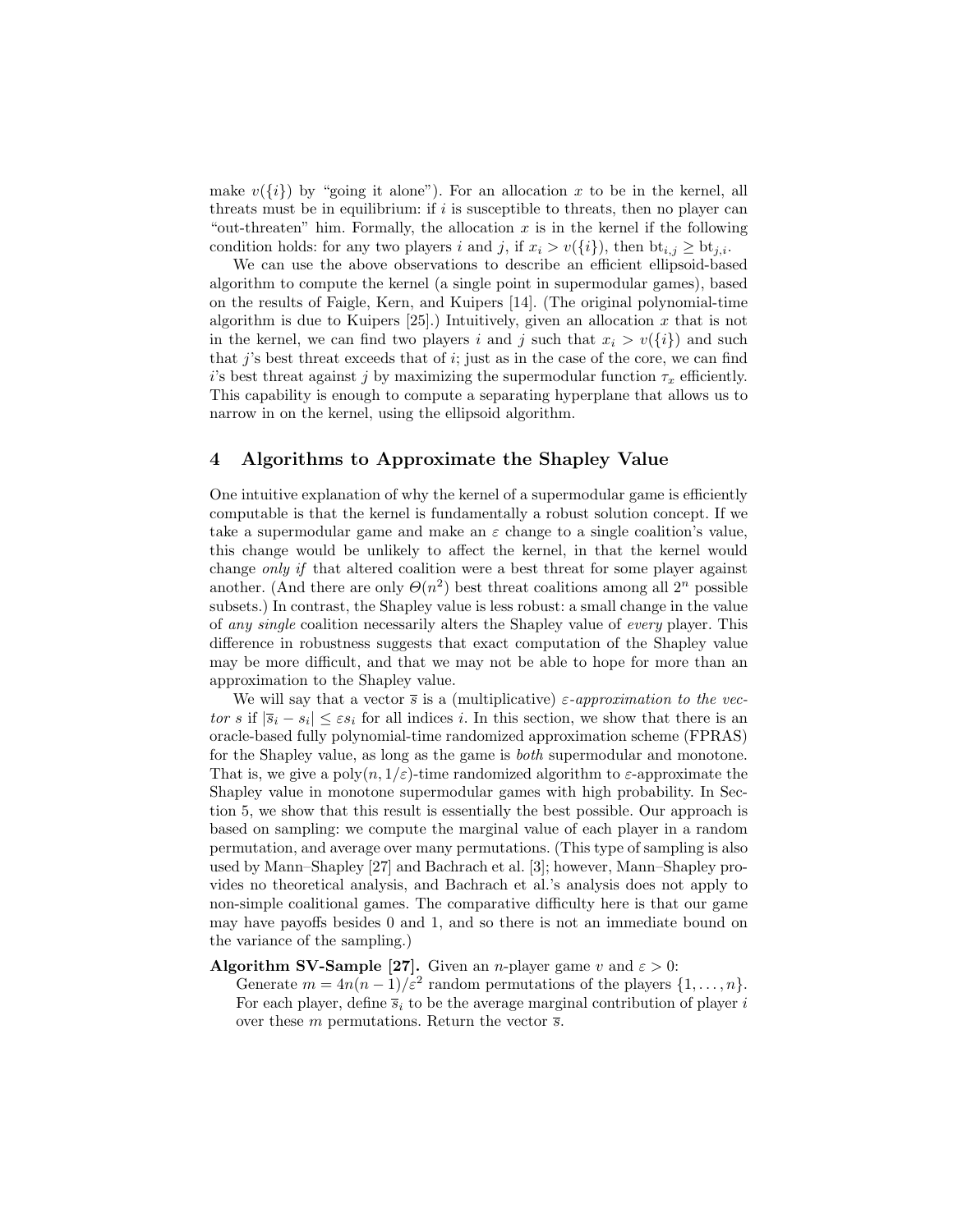# Theorem 4. There is an FPRAS for the Shapley value of any game v that is both supermodular and monotone. In particular, Algorithm SV-Sample $(v, \varepsilon)$ produces an  $\varepsilon$ -approximation to the Shapley value with probability at least 3/4.

*Proof.* Let  $X_i$  denote the marginal contribution of player i in a random permutation. Because v is both supermodular and monotone, we have  $X_i \geq 0$ . By definition, the Shapley value for player *i* is  $s_i := E[X_i]$ . By supermodularity, the maximum possible value achieved by  $X_i$  occurs when i is the last player in the permutation, which happens in a  $1/n$  fraction of permutations. Thus  $X_i$  achieves its maximum value with probability at least  $1/n$ , and so  $X_i$  is at most  $n \cdot s_i$ .

To upper bound the variance of  $X_i$ , we first define a new random variable  $Y_i$ that is  $n \cdot s_i$  with probability  $1/n$  and 0 otherwise. Note that the variances of  $X_i$ and  $Y_i$  satisfy  $\sigma_{X_i}^2 \leq \sigma_{Y_i}^2$ , because  $X_i$  and  $Y_i$  have the same expectation, and we have simply pushed individual values to the extremes as much as possible in  $Y_i$ . Therefore we have

$$
\sigma_{X_i}^2 \leq \sigma_{Y_i}^2 = E[Y_i^2] - E[Y_i]^2 = \frac{1}{n}(n \cdot s_i)^2 - s_i^2 = (n-1) \cdot s_i^2.
$$

Compute the sample mean  $\overline{s}_i = \frac{1}{m} \sum_{j=1}^m X_i^{(j)}$ , where each  $X_i^{(j)}$  is an independent trial as above. Now

$$
\sigma_{\overline{s}_i}^2 = \sigma_{X_i}^2 / m \le (n-1)s_i^2 / m \quad \text{and} \quad E[\overline{s}_i] = s_i.
$$

Using Chebyshev's inequality [32], we have

$$
\Pr[|\overline{s}_i - s_i| \ge \varepsilon \cdot s_i] \le \frac{\sigma_{\overline{s}_i}^2}{s_i^2 \varepsilon^2} \le \frac{(n-1)s_i^2/m}{s_i^2 \varepsilon^2} = \frac{n-1}{m \cdot \varepsilon^2}.
$$

Taking a union bound, we have that

$$
\Pr[\exists i : |\overline{s}_i - s_i| \ge \varepsilon \cdot s_i] \le \frac{n(n-1)}{m\varepsilon^2}.
$$

Because we defined  $m = 4n(n-1)/\varepsilon^2$ , this upper bound on the failure probability is 1/4. Thus  $\bar{s}$  is an  $\varepsilon$ -approximation to s with probability at least 3/4.

The choice of 3/4 as the success probability in Theorem 4 was arbitrary. By rerunning Algorithm SV-Sample  $\Theta(\log(1/\delta))$  times, taking the coordinatewise median value for each player, and rescaling the resulting vector to preserve economic efficiency (i.e., ensuring that  $\sum_{i=1}^{n} \overline{s_i}$  and  $v(N)$  are equal), we get an ε-approximation to s with failure probability at most δ.

#### 5 Lower Bounds for Approximating Shapley Value

In this section, we prove that the randomized approximation scheme from Section 4 is the best possible, in several senses: no deterministic algorithm can do

#### NOTE:

It is our understanding that the theorem as we originally stated it is essentially correct, but a step that we claimed in the original proof of our theorem was erroneous, and our claimed proof was therefore incorrect. A correct proof of a version of this theorem appears in Sasan Maleki's 2015 Ph.D. thesis. We apologize for the error.

Maleki, Sasan (2015) "Addressing The Computational Issues of the Shapley Value With Applications in The Smart Grid," University of Southampton, Faculty of Physical Sciences and Engineering Electronics and Computer Science, PhD Thesis.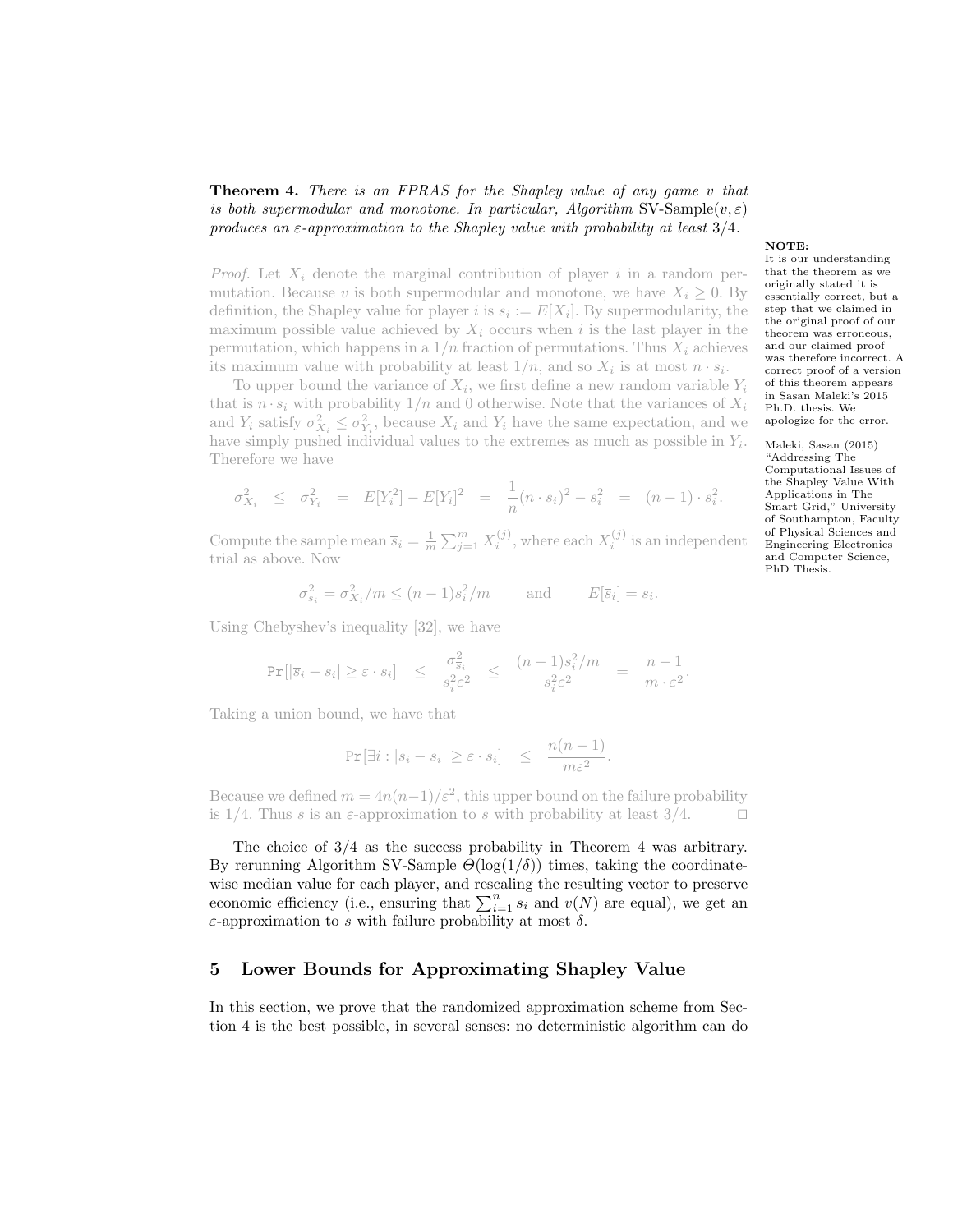as well, a randomized algorithm can do no better, and both the monotonicity and supermodularity conditions are required to achieve this approximation.

We will use the following class of  $n$ -player supermodular games for several of the lower bounds, for an even number n. Let  $\mathcal C$  be a collection of subsets of  $\{1,\ldots,n\}$ , each of cardinality  $n/2$ . Define the game  $v_{\mathcal{C}}$  as follows:

$$
v_{\mathcal{C}}(A) = \begin{cases} 2|A| - n & \text{if } |A| > n/2 \\ 1 & \text{if } |A| = n/2 \text{ and } A \in \mathcal{C} \\ 0 & \text{otherwise.} \end{cases}
$$

In other words, no coalition of fewer than half the players can receive any value, only some coalitions of size exactly  $n/2$  (those in C) receive some value, and larger coalitions receive linearly increasing value as the size grows (regardless of membership).

By examining each player's marginal contributions, we can see that  $v<sub>C</sub>$  is supermodular. The Shapley value of each player in the game  $v_{\emptyset}$  is 1, and the games  $v_{\emptyset}$  and  $v_{\mathcal{C}}$  differ only on the sets in C. Thus, writing  $\mathcal{A}_i = \{A : |A| =$  $n/2$  and  $i \in A$  and  $\overline{A}_i = \{A : |A| = n/2 \text{ and } i \notin A\}$ , we have

the Shapley value for player *i* in 
$$
v_{\mathcal{C}} = 1 + \frac{|\mathcal{C} \cap \mathcal{A}_i|}{\binom{n-1}{n/2-1} \cdot n} - \frac{|\mathcal{C} \cap \overline{\mathcal{A}}_i|}{\binom{n-1}{n/2} \cdot n}
$$
.

A fully polynomial-time deterministic approximation scheme (FPTAS) is the deterministic analog to an FPRAS. Our next result says that the randomization used in Theorem 4 is in fact necessary: there is no FPTAS for Shapley value in monotone supermodular games. (That is, there is no  $poly(n, 1/\varepsilon)$ -time deterministic algorithm to  $\varepsilon$ -approximate Shapley value in *n*-player monotone supermodular games.)

Theorem 5. There is no FPTAS for the Shapley value, even for games that are both supermodular and monotone.

*Proof.* Assume that such an algorithm exists. For any n, we take  $\varepsilon = 1/2n$ . The algorithm must  $\varepsilon$ -approximate a player i's Shapley value with only  $poly(n)$ oracle calls. Define  $A_i = \{A : |A| = n/2 \text{ and } i \in A\}$ . Assume that the oracle responds to all queries as if the game is  $v_{\emptyset}$ , and let  $\mathcal{Q}_i \subseteq \mathcal{A}_i$  be the collection of sets among  $A_i$  queried by the algorithm. Then these queries cannot distinguish between the games  $v_{\emptyset}$  and  $v_{\mathcal{A}_i \setminus \mathcal{Q}_i}$ . The Shapley values for player i in these two games are

1 and 
$$
1 + \frac{1}{n} - \frac{|Q_i|}{\binom{n-1}{n/2-1}n}
$$
,

respectively. Because  $|Q_i|$  is polynomial in n, and  $\binom{n-1}{n/2-1}$  grows faster than any polynomial, we may take *n* large enough so that  $|Q_i|/(\binom{n-1}{n/2-1}) < 1/2$ . In this case, the purported algorithm cannot distinguish between two games whose Shapley values differ by a multiplicative factor of  $\varepsilon = 1/2n$ , as was required. Therefore, such an algorithm cannot exist.  $\square$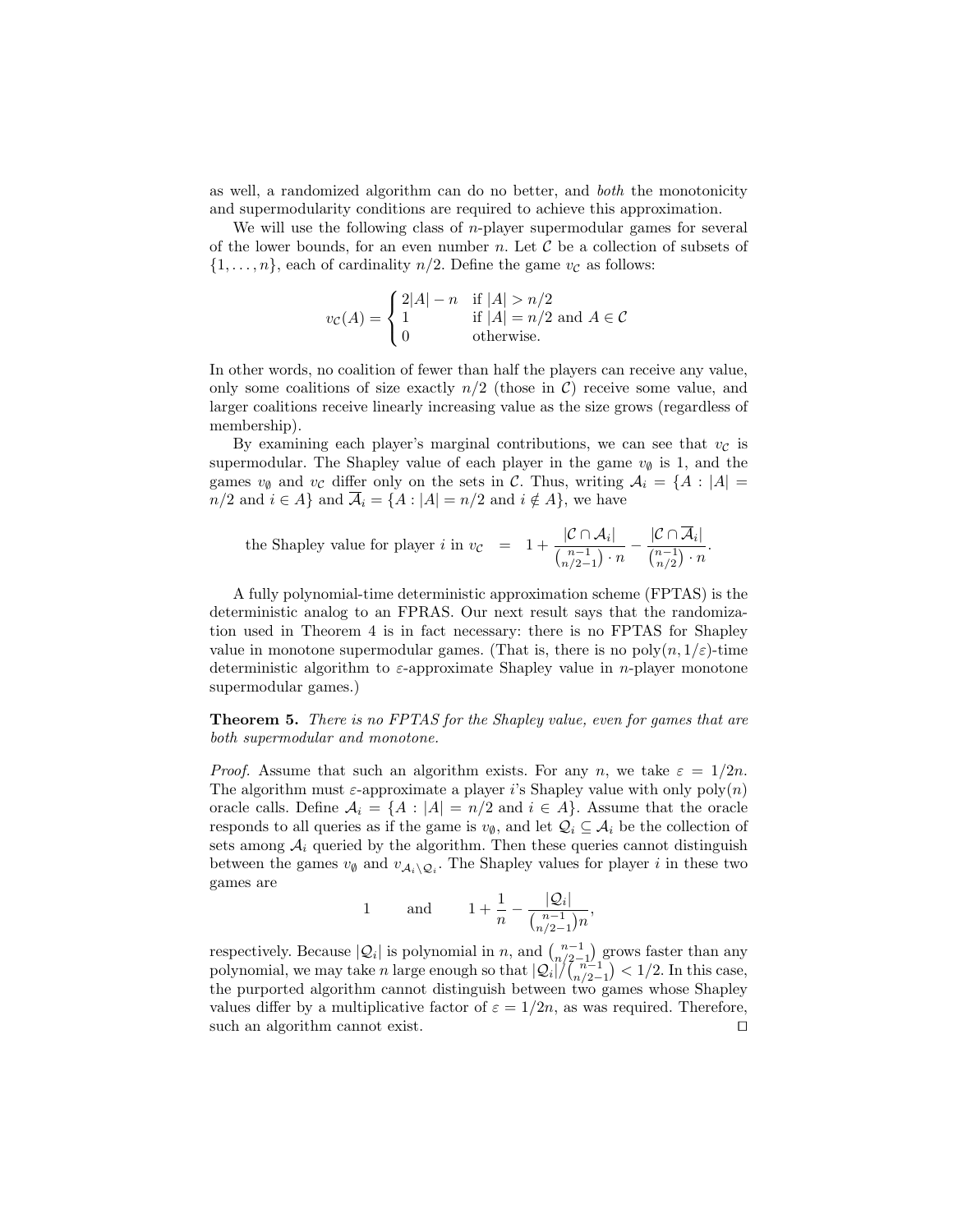The randomized sampling algorithm from Section 4 requires  $poly(n, 1/\varepsilon)$ time to  $\varepsilon$ -approximate Shapley values. In other words, for any polynomial  $q(m)$ , we can get a  $1/q(m)$  approximation in poly $(n, m)$  time. One might hope for a better algorithm—for example, a  $1/2^m$  approximation in  $\text{poly}(n,m)$  steps. We now show that no such algorithm exists.

**Theorem 6.** Suppose  $\varepsilon(m)$  is a function that converges to zero faster than  $1/q(m)$  for any polynomial  $q(m)$ . Then no randomized algorithm can  $\varepsilon(m)$ approximate the Shapley value of an n-player monotone supermodular game in  $poly(n, m)$  time.

Proof. Yao's Minimax Principle [42] states that it suffices to prove that no deterministic polynomial-time algorithm can give an  $\varepsilon(m)$  approximation on any particular probability distribution of games. We define the distribution as follows. Let i be a particular player, let  $A_i = \{A : |A| = n/2 \text{ and } i \in A\}$ , and let  $k = \varepsilon(n) \binom{n-1}{n/2-1} n$ . (Assume that n is large enough that  $\varepsilon(n) < 1/n$ .) With probability  $1/2$ , we choose the game  $v_{\emptyset}$ , and with probability  $1/2$  we choose uniformly at random a subcollection  $\mathcal{Q}_i$  of  $\mathcal{A}_i$  of exactly k sets. The respective Shapley values for player *i* in  $v_{\emptyset}$  and  $v_{\mathcal{Q}_i}$  are

1 and 
$$
1 + \frac{k}{\binom{n-1}{n/2-1}n} = 1 + \varepsilon(n)
$$
.

Thus the algorithm must be able to distinguish  $v_{\emptyset}$  and  $v_{\mathcal{Q}_i}$  with probability 3/4. But the only way to differentiate is to query a set that is in  $\mathcal{Q}_i$ . The probability of querying a set in  $\mathcal{Q}_i$  in one query is  $k/{n-1 \choose n/2-1} = n\varepsilon(n)$ , and the probability of querying a set in  $\mathcal{Q}_i$  in  $p(n)$  queries is at most  $p(n) \cdot n \varepsilon(n)$ . As  $1/\varepsilon(n)$  eventually exceeds any polynomial and the number of queries  $p(n)$  is polynomial in n, this probability approaches zero, contradicting the requirement that the algorithm distinguish  $v_{\emptyset}$  and  $v_{\mathcal{Q}_i}$  with probability 3/4.

Finally, we prove that both the supermodularity and monotonicity conditions are required, in a very strong sense: with only one of the two properties, no polynomial-time algorithm can distinguish a zero from a nonzero Shapley value (either deterministically or probabilistically). Therefore, there is no  $\varepsilon$ -approximation algorithm that runs in polynomial time, for any  $\varepsilon > 0$ .

Theorem 7. No polynomial-time (deterministic or randomized) algorithm can determine whether the Shapley value of a supermodular game is nonzero.

*Proof.* First we prove the deterministic version. For a given collection  $\mathcal C$  of subsets of size  $n/2$ , define a new game  $v'_{\mathcal{C}}$  by  $v'_{\mathcal{C}}(A) = v_{\mathcal{C}}(A) - |A|$  for all subsets A. Each player's Shapley value is decreased by 1 under this transformation. Such a game is still supermodular, but  $v'_{\mathcal{C}}$  is not monotone, because  $v'_{\mathcal{C}}(\emptyset) = 0 > -1 = v'_{\mathcal{C}}(\{i\})$ for any player *i*. Suppose that the oracle answers queries as if the game is  $v'_{\emptyset}$ , in which every player has Shapley value 0. Because the algorithm can make only  $poly(n)$  oracle calls and there are  $\binom{n}{n/2}$  sets of size  $n/2$ , one of these sets, A, has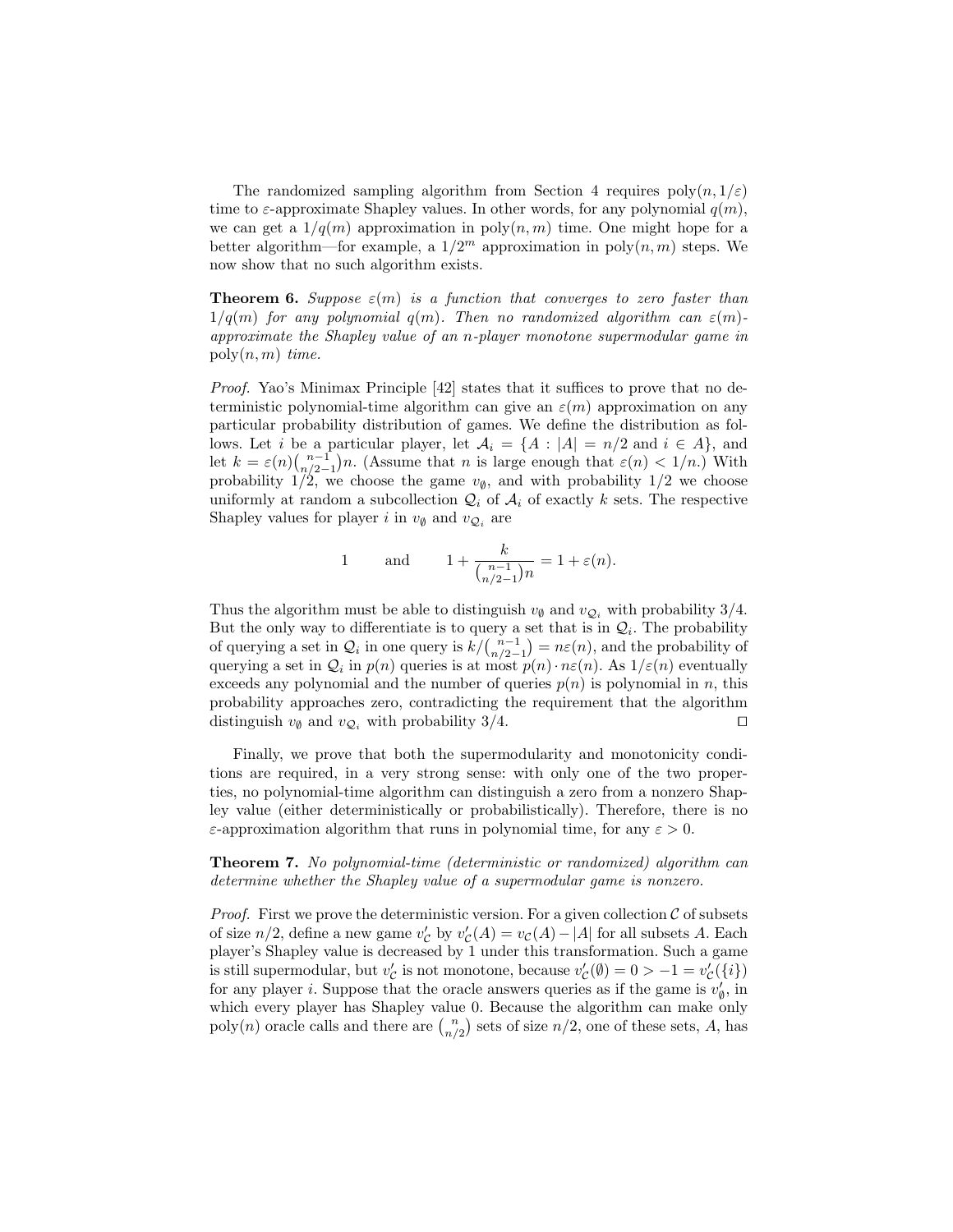not been queried (for sufficiently large *n*). Then in the game  $v'_{\{A\}}$  each player has nonzero Shapley value—the players in A have positive Shapley value, those not in A have negative Shapley value—but the algorithm cannot distinguish  $v'_{\{A\}}$ from  $v'_{\emptyset}$  based on its oracle calls.

For the randomized version, we use Yao's Minimax Principle, as in Theorem 6. For the random distribution, with probability  $1/2$  we take  $v'_{\emptyset}$ , and otherwise we take  $v'_{\{A\}}$  for a set A of size  $n/2$  chosen uniformly at random.  $\square$ 

Theorem 8. No polynomial-time (deterministic or randomized) algorithm can determine whether the Shapley value of a monotone game is nonzero, even assuming superadditivity.

Proof. Fix a player i. Suppose the oracle answers queries as if we have the following monotone, superadditive game: if  $|A| > n/2$ , or if  $|A| = n/2$  and  $i \notin A$ , then  $v(A) = 1$ ; otherwise  $v(A) = 0$ . Player i has Shapley value 0 in this game. A polynomial number of oracle calls cannot differentiate this game from a monotone, superadditive game v' where one set B, of size  $n/2$  and with  $i \notin B$ , is changed from value 1 to value  $0$  (which gives player i nonzero Shapley value in  $v'$ ). The randomized version follows as before.

Note that, while Theorem 5 shows that there is no FPTAS for computing the Shapley value of a supermodular game, it is an open question whether there is a PTAS—i.e., a deterministic  $\varepsilon$ -approximation algorithm that runs in time poly(n) for any fixed  $\varepsilon > 0$ .

# 6 Ensuring Monotonicity in Supermodular Games

Section 5 shows that computing the Shapley value of a supermodular game, even approximately, is difficult when the game is not monotone. There are, however, two natural transforms that add monotonicity to any supermodular game, while maintaining supermodularity.

**Zero-Normalization Transform.** Given a coalitional game  $v$ , define a new game  $v_Z$  where

$$
v_Z(A) = v(A) - \sum_{i \in A} v(\{i\}).
$$

The zero-normalization transform offsets the value of any coalition A by the value that each member of A would gather alone, be that amount positive or negative. Thus the value of any singleton coalition is normalized to 0. This change does not affect the strategic character of the game, as only the relative utility of a player's options are important. Note that player is Shapley values in  $v$  and in  $v_Z$  differ by exactly  $v({i})$ ; that is, the value in  $v_Z$  is the share of the *gains* due to cooperation that are allocated to a player. If  $v$  is supermodular, then we will show shortly that  $v_Z$  is both supermodular and monotone, meaning these Shapley values can be approximated efficiently, using Theorem 4.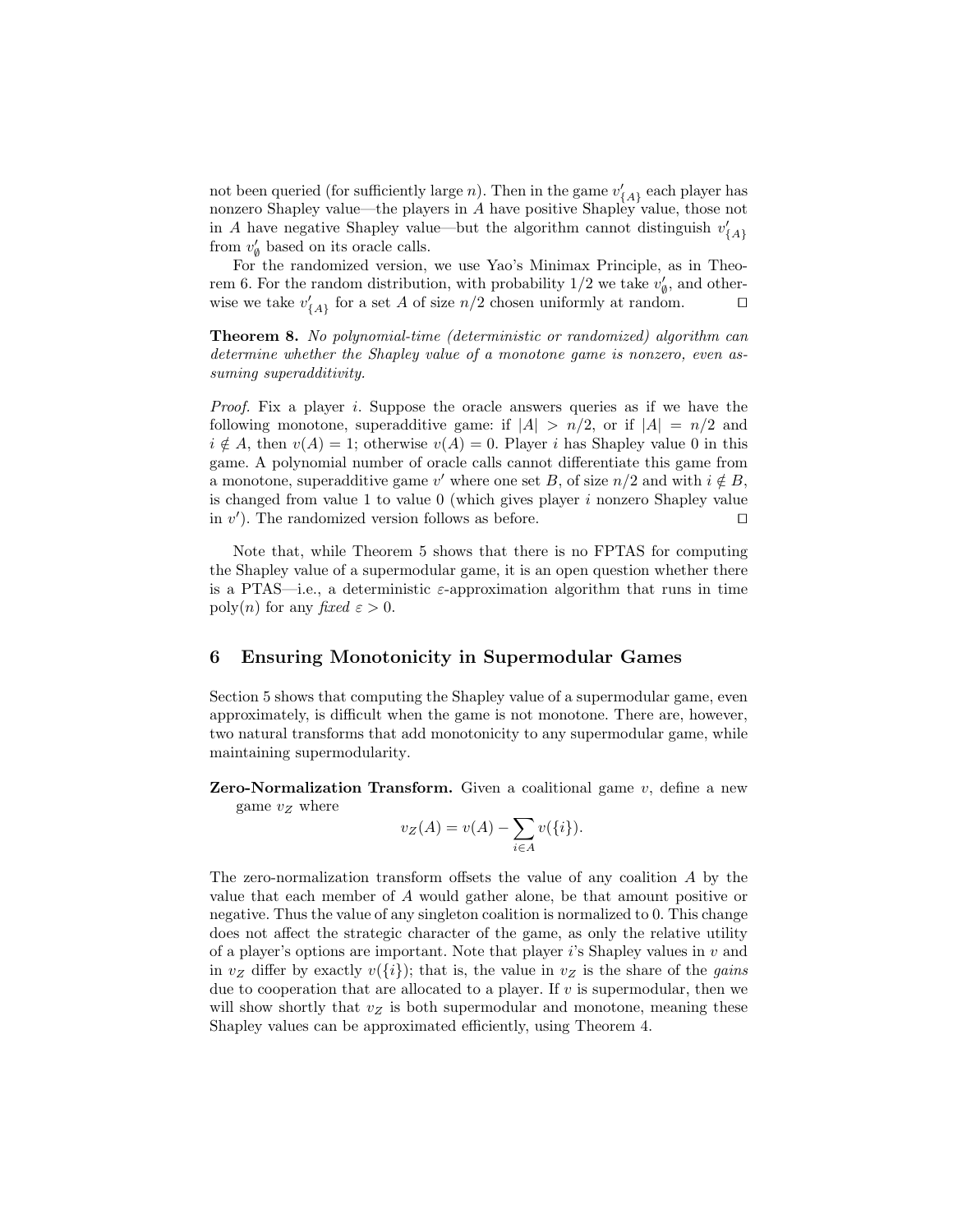**Opt-Out Transform.** Given a coalitional game  $v$ , define a new game  $v<sub>O</sub>$  where

$$
v_O(A) = \max_{S \subseteq A} v(S).
$$

The opt-out transform essentially allows players to "opt out" of any coalition and receive zero utility. Thus, whenever  $v({i})$  is negative, we can think of  $v({i})$ as the cost for player  $i$  to participate in the game, and he will do so only if this cost is offset by the benefits of cooperating.

If v is supermodular, then the following lemma shows that the game  $v<sub>O</sub>$  (like the game  $v_Z$ ) is both supermodular and monotone, and  $v_O(A)$  can be efficiently computed. Thus Shapley values can be efficiently approximated here as well.

**Lemma 9.** If v is supermodular, then both  $v_Z$  and  $v_O$  are supermodular and monotone. Furthermore, we can compute  $v_Z(A)$  and  $v_O(A)$  in polynomial time.

*Proof.* Supermodularity of  $v_Z$  follows from the definition. Because the marginal contribution of a player to the empty set is now zero, his marginal contribution to any set is nonnegative (by supermodularity), so  $v_Z$  must be monotone. Computation of  $v_Z(A)$  is straightforward.

Monotonicity of  $v<sub>O</sub>$  is immediate by definition. For supermodularity, we use a simpler version of a result of Topkis  $[40]$ . For all sets  $B_1$  and  $B_2$  and all subsets  $A_1 \subseteq B_1$  and  $A_2 \subseteq B_2$ , we have

$$
v_O(B_1 \cup B_2) + v_O(B_1 \cap B_2) \ge v(A_1 \cup A_2) + v(A_1 \cap A_2)
$$
 (by definition of  $v_O$ )  

$$
\ge v(A_1) + v(A_2)
$$
 (by supermodularity of  $v$ )

Maximizing the right-hand side over all  $A_1 \subseteq B_1$  and  $A_2 \subseteq B_2$  gives us

$$
v_O(B_1 \cup B_2) + v_O(B_1 \cap B_2) \ge v_O(B_1) + v_O(B_2)
$$

as desired. The ability to compute  $v<sub>O</sub>(A)$  in polynomial time follows from our ability to maximize the supermodular function  $v$  [21, 34].

To illustrate these two transforms, consider the following coalitional game  $v$ . Let G be an undirected graph. The players of  $v$  are the vertices of  $G$ , and the value of a coalition  $A$  is as follows. Every vertex in  $A$  pays an activation cost  $c$ , and gains a *benefit*  $b \geq 0$  for each neighbor in A. That is,

$$
v(A) = 2b \cdot |E_A| - c \cdot |A|,
$$

where  $E_A$  is the set of edges induced by the vertex set  $A$ . One can verify that the game  $v$  is supermodular, even when generalized to weighted costs and benefits.

Notice that  $v_Z$  is equivalent to v but with  $c = 0$ ; thus,  $v_Z$  is precisely the edge synergy game studied by Deng and Papadimitriou [11], who show that the Shapley value of player *i* is exactly  $deg(i) \cdot b$ . Thus, in *v*, the Shapley value for player i is deg(i)  $\cdot b - c$ .

The game  $v<sub>O</sub>$  provides another interesting variant of v. In particular, we can think of  $v<sub>O</sub>$  as a version of v in which we allow players to opt out of a given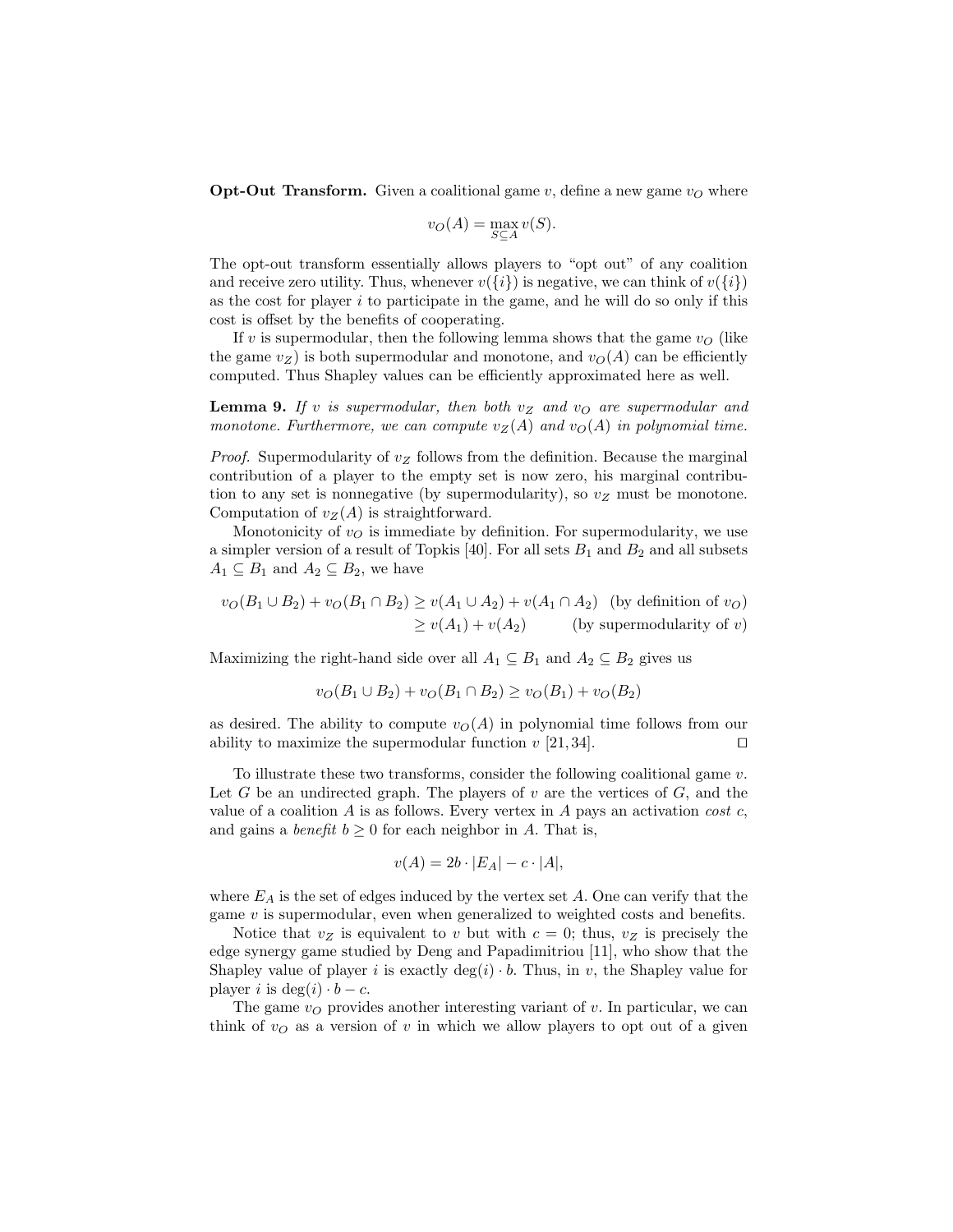coalition A if their participation would incur a net loss. This game appears to be markedly different from  $v_Z$ . We can efficiently compute the exact Shapley value of each player when  $b \geq 3c/4$ . In this case, player i's value is a function of both  $deg(i)$  and the degrees of the nodes within a small radius of i in G. For smaller b, we can approximate Shapley values using the algorithm SV-Sample. Broadly speaking, a player's Shapley value in  $v<sub>O</sub>$  increases as her degree increases, and it also increases when nodes near her in the network become more valuable. One potentially intriguing way of interpreting Shapley value in  $v<sub>O</sub>$  is as a new measure of influence of nodes in a network—as in [5, 6, 23, 24], among others.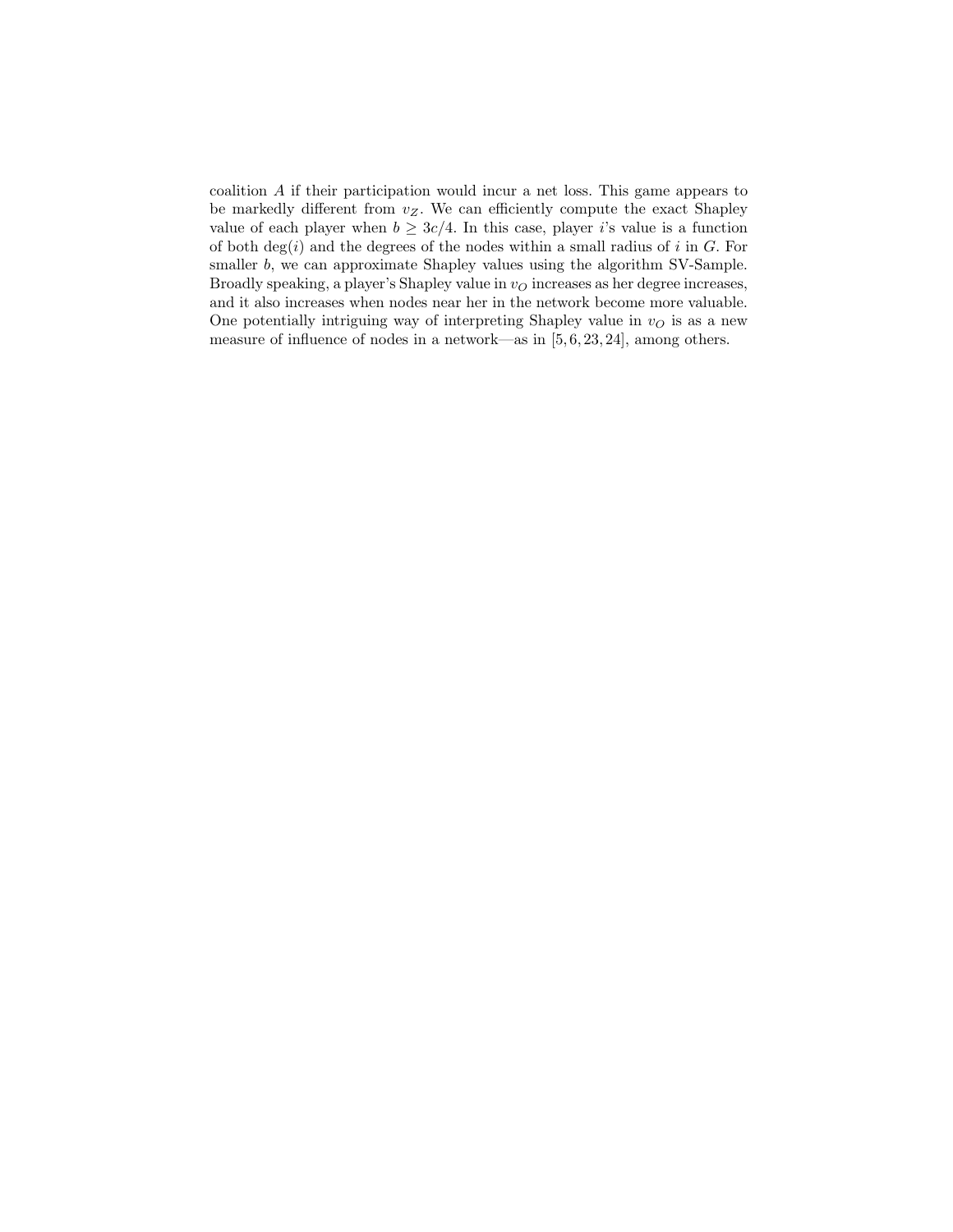#### References

- 1. A. Archer, J. Feigenbaum, A. Krishnamurthy, R. Sami, and S. Shenker. Approximation and collusion in multicast cost sharing. Games and Economic Behavior, 47:36–71, 2004.
- 2. H. Aziz. Algorithmic and complexity aspects of simple coalitional games. PhD thesis, University of Warwick, 2009.
- 3. Y. Bachrach, E. Markakis, E. Resnick, A. D. Procaccia, J. S. Rosenschein, and A. Saberi. Approximating power indices: theoretical and empirical analysis. Autonomous Agents and Multi-Agent Systems, 20:105–122, 2010.
- 4. R. Barua, S. R. Chakravarty, and S. Roy. Measuring power in weighted majority games. Technical report, Department of Economics, Iowa State University, 2007.
- 5. P. Bonacich. Power and centrality: A family of measures. American J. of Sociology, 1987.
- 6. S. Brin and L. Page. The anatomy of a large-scale hypertextual Web search engine. Computer Networks and ISDN Systems, 30(1–7):107–117, 1998.
- 7. I. J. Curiel, M. Maschler, and S. Tijs. Bankruptcy games. Zeitschrift für Operations Research, 31:143 – 159, 1987.
- 8. M. Davis and M. Maschler. The kernel of a cooperative game. Naval Research Logistics Quarterly, 12:223–259, 1965.
- 9. J. Deegan and E. W. Packel. A new index of power for simple n-person games. International Journal of Game Theory, 7(2):113–123, 1978.
- 10. X. Deng and Q. Fang. Algorithmic cooperative game theory. Pareto Optimality, Game Theory and Equilibria, 17(1):159–185, 2008.
- 11. X. Deng and C. Papadimitriou. On the complexity of cooperative solution concepts. Mathematics of Operations Research, 19(2):257–266, 1994.
- 12. E. Elkind, L. A. Goldberg, P. W. Goldberg, and M. Wooldridge. On the computational complexity of weighted voting games. Annals of Mathematics and Artificial Intelligence, 56(2):109–131, 2009.
- 13. E. Elkind and D. Pasechnik. Computing the nucleolus of weighted voting games. In Proc. 20th Symposium on Discrete Algorithms, pages 327–335, 2009.
- 14. U. Faigle, W. Kern, and J. Kuipers. On the computation of the nucleolus of a cooperative game. International J. of Game Theory, 30(1):79–98, 2001.
- 15. J. Feigenbaum, C. Papadimitriou, and S. Shenker. Sharing the cost of multicast transmissions. J. Comput. Syst. Sci., 63:21–41, August 2001.
- 16. D. Felsenthal and M. Machover. The measurement of voting power: Theory and practice, problems and paradoxes. Public Choice, 102(3-4):373–376, 2000.
- 17. D. B. Gillies. Solutions to general non-zero-sum games. Contributions to the Theory of Games, 4:47–85, 1959.
- 18. M. Grötschel, L. Lovász, and A. Schrijver. The ellipsoid method and its consequences in combinatorial optimization. Combinatorica, 1:169–197, 1981.
- 19. S. Herzog, S. Shenker, and D. Estrin. Sharing the "cost" of multicast trees: an axiomatic analysis. IEEE/ACM Trans. Netw., 5:847–860, December 1997.
- 20. S. Ieong and Y. Shoham. Marginal contribution nets: a compact representation scheme for coalitional games. In Proc. 6th ACM Conference on Electronic Commerce, 2005.
- 21. S. Iwata, L. Fleischer, and S. Fujishige. A combinatorial, strongly polynomialtime algorithm for minimizing submodular functions. In Proc. 32nd Symposium on Theory of Computing, pages 97–106, 2000.